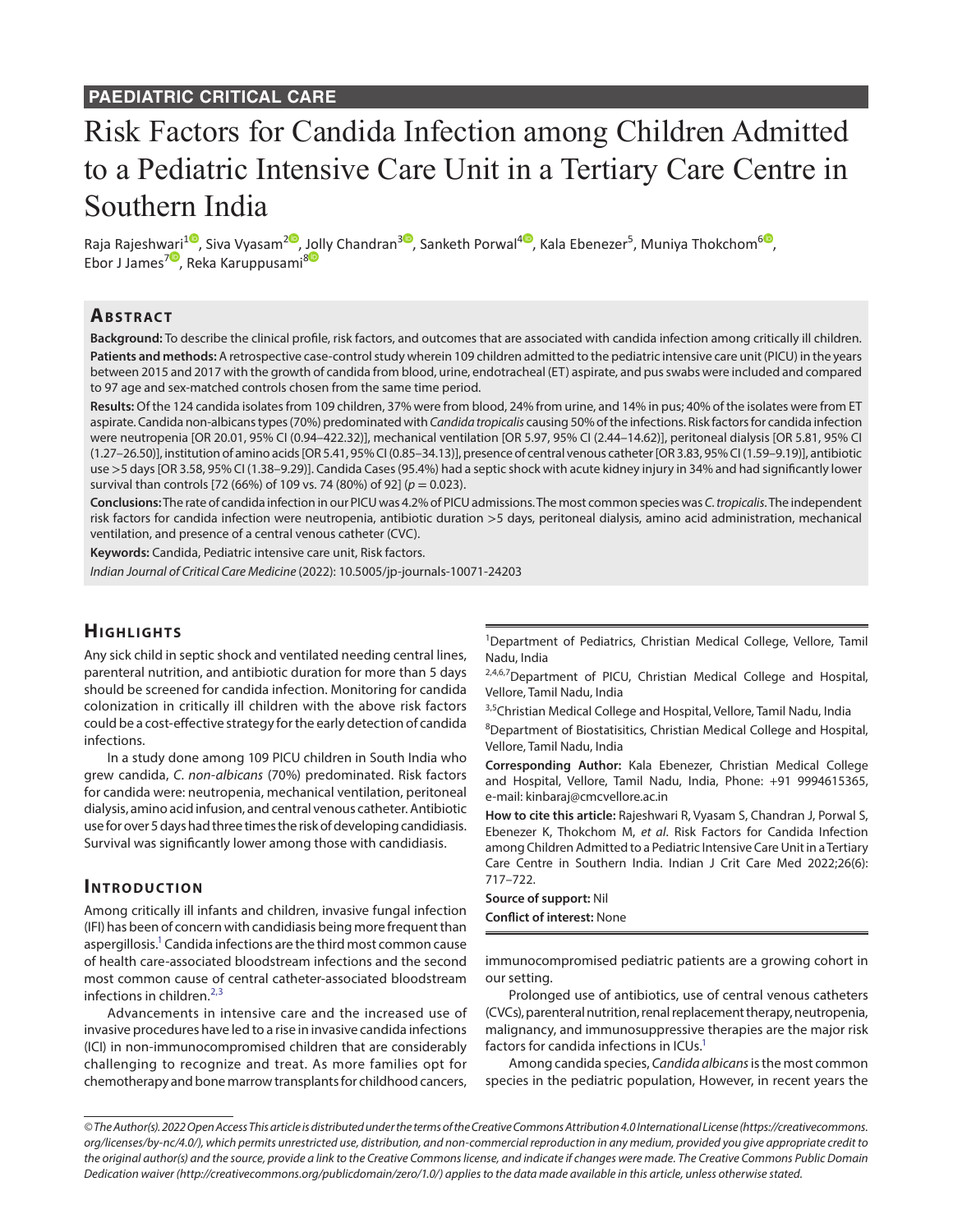incidence of non-albicans types (*C. glabrata*, *C. parapsilosis*, *C. krusei*, and *C. tropicalis*) has increased.[4](#page-4-3),[5](#page-4-4)

We attempted to identify predisposing factors in children who had candida in the PICU and their outcome in the Indian setting.

## **MATERIALS AND METHODS**

This study was conducted as a retrospective case-control study in the pediatric intensive care unit (PICU) of Christian Medical College Hospital, Vellore.

Cases were children aged 0 months to 15 years who were admitted to PICU from January 2015 to December 2017, and with the growth of candida in their blood, urine, endotracheal (ET) aspirate, or pus swabs. Controls were chosen during the same time period and were age and sex-matched.

In accordance with the CDC surveillance criteria,<sup>[6](#page-4-5)</sup> blood, urine, tracheal aspirate, and cultures were evaluated retrospectively. The presence of at least one type of candida in blood culture and the presence of concomitant fever, hypothermia, leukocytosis, elevation in acute phase reactants, tachycardia, and hypotension were evaluated as candidemia. In patients with new or progressive infiltrates on chest X-ray, the presence of two or more of the findings of fever >38°C or hypothermia, leukocytosis or leukopenia, purulent secretion, and candida isolation in tracheal aspirate culture was defined as pneumonia. Diagnosis of symptomatic urinary infection was made in the case of fever >38°C, and at least one of the signs and symptoms of urgency, frequency, dysuria or suprapubic tenderness, and isolation of candida species in the urine culture.<sup>[6](#page-4-5)</sup>

Cases were identified from an electronic medical database maintained by the computerized hospital information processing services (CHIPS) of the institution. Details of demographic profile, clinical presentation, laboratory investigations, and outcome with regards to PICU admission were collected from the in-patient charts and discharge summaries. Chest X-rays and CT scans were reviewed by the primary investigator and findings were noted. Variables such as duration of mechanical ventilation, duration of antibiotics, presence of a central venous catheter, and other risk factors were collected from the ICU flow sheet. Controls were selected from the PICU database, and their details were collected similarly. The datasheet was filled in by using standard pro forma which was then entered using EpiData software. The data thus collected were used to process the results needed to achieve the objectives.

#### **Statistical Analysis**

For continuous data that were skewed, median, and interquartile range (IQR) were done and categorical data were presented using numbers and percentages. Based on the normality assumption, a nonparametric Mann Whitney *U* test was used to evaluate the difference between cases and controls. The Chi-square, Fisher's exact test (less cell count), and Yates continuity correction (zero count in the cell) were used to determine the association between categoric variables. All risk factors were assessed with binary logistic regression and penalized logistic regression analysis. Penalized logistic regression was used when the odds ratio could not be estimated due to empty cells or cells with low frequency, because of failure of the maximum likelihood estimate to converge. Point estimates were reported as odds ratio (OR) and 95% confidence interval (CI). All tests were two-sided at  $\alpha$  = 0.05 level of significance. Analyses were done using SAS® (Ver. 9.2, SAS Institute, and the USA).

#### **Ethical Considerations**

This study was approved by the Institutional Review Board prior to the commencement of the study (IRB min no: 11416 dated June 3, 2018). Patient confidentiality was maintained using unique identifiers and by password-protected data entry software with restricted users.

### **RESULTS**

During the 3-year period, 109 children—47 (44%) in the year 2015, 34 (30%) in the year 2016, and 28 (26%) in the year 2017 were identified to have had candida infection from among 2,540 PICU admissions. In the age and sex-matched controls, 92 children had also been admitted during the same period. The median age among candida cases and controls was 7 (IQR 4–14.5) years and 6 (IQR 2–12) years, respectively. Infants were a major proportion of the study population in both groups (43 and 47%, respectively). Male predominance was also seen in both groups. Clinical characteristics and outcomes of candida cases and controls are compared and shown in [Table 1](#page-2-0).

Septic shock was the commonest PICU diagnosis (95%) followed by acute kidney injury (33.9%) and acute CNS infections (31.2%) among those with a candida infection. The other clinical diagnostic group among all children is shown in [Figure 1](#page-2-1). Eleven (10%) among candida cases had absolute neutrophilic count (ANC) less than  $1.0 \times 10^9$ /L whereas none of the controls were neutropenic.

There were 124 isolates of candida from 109 children as follows: endotracheal (ET) aspirate—42 (39%), blood—40 (37%), urine—27 (24%), and pus—15 (14%). Ten children had candida species isolated from two different sites, and one each had grown from more than two sites. Of the 42 who showed candida in their ET aspirates, 8 (19.9%) grew candida from other sites also. Ninety-nine (91%) of the cases had chest X-ray findings such as ground-glass opacities and perihilar infiltrates. Seven underwent CT scans of the thorax of which five showed findings suggestive of fungal pneumonia.

Of the 124 isolates, 33 (30%) were *C. albicans*, 55 (50%) were *C. tropicalis*, others were: *C. glabrata*—6 (5.5%), *C. parapsilosis*—5 (4.5%), *C. krusei*—1 (1%), and other candida species—9 (9%).

Multivariate analyses showed neutropenia [OR 20.01, 95% CI (0.94–422.32)], mechanical ventilation [OR 5.97, 95% CI (2.44–14.62)], peritoneal dialysis [OR 5.81, 95% CI (1.27–26.50)], institution of amino acids [OR 5.41, 95% CI (0.85–34.13)], central venous catheter *in-situ* [OR 3.83, 95% CI (1.59–9.19)], antibiotic use >14 days [OR 3.58, 95% CI (1.38–9.29)] to be significant factors associated with candida infection. Other risk factors that were less significant were infancy, previous admission and immunosuppression, and the presence of comorbidities ([Table 2\)](#page-3-0).

While 56 (51%) children were treated with fluconazole 59 (54%) had received amphotericin. Six had succumbed to the illness before the culture results became available. Among 109 candida cases 72 (66%) had survived whereas among controls there were 74 (80%) survivors; the difference achieved statistical significance  $(p = 0.023)$  [\(Table 1\)](#page-2-0). There was no significant difference in the survival between albicans and non-albicans groups [24 (72%) vs 48 (63%), *p* = 0.33] [\(Fig. 2\)](#page-3-1).

# **Discussion**

In this retrospective study, we found six factors—neutropenia, mechanical ventilation, peritoneal dialysis, the institution of

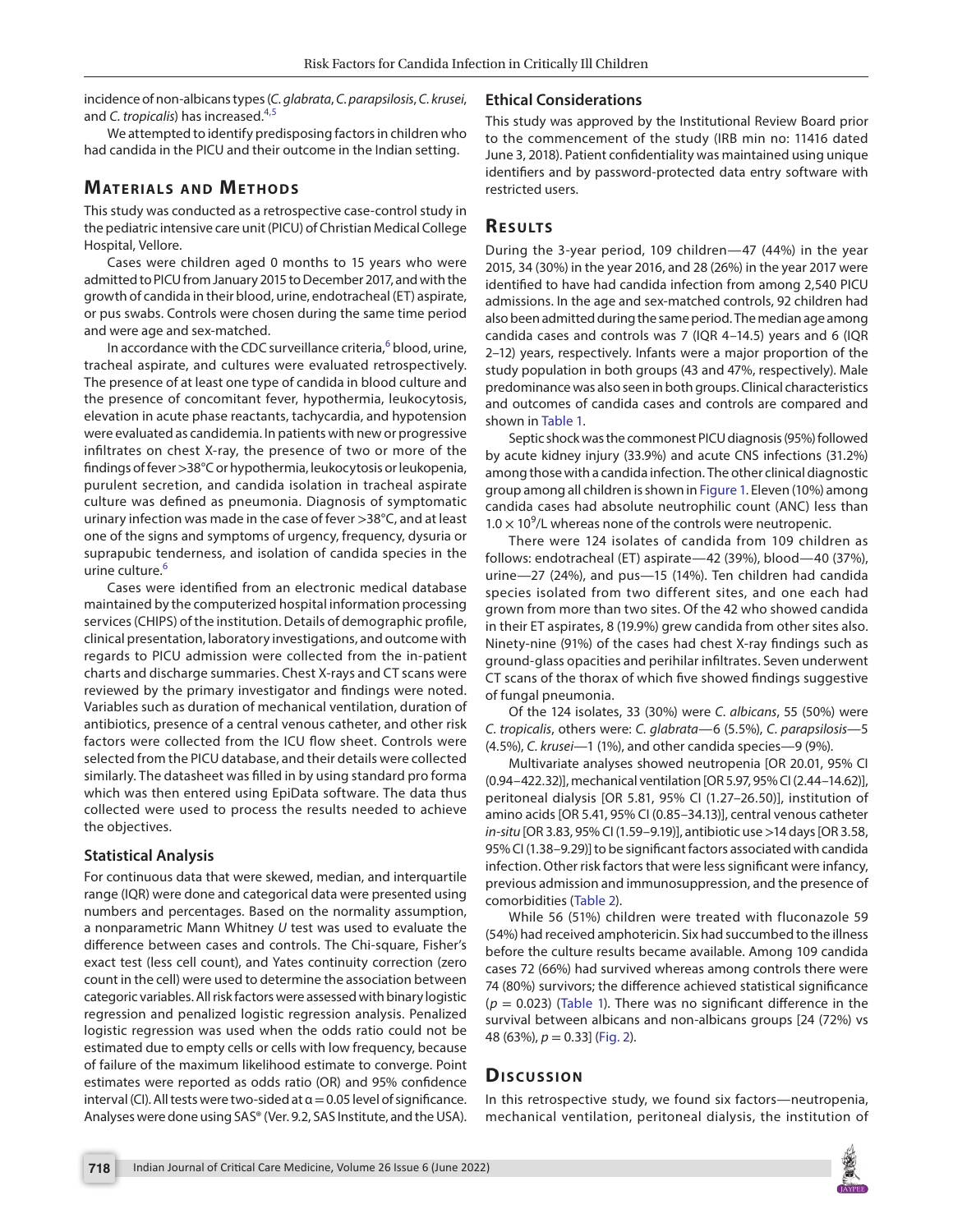| Risk Factors for Candida Infection in Critically Ill Children |  |
|---------------------------------------------------------------|--|
|---------------------------------------------------------------|--|

<span id="page-2-0"></span>

| <b>Table 1:</b> Clinical characteristics and outcome of the cases and controls |  |
|--------------------------------------------------------------------------------|--|
|--------------------------------------------------------------------------------|--|

|                                           | Cases ( $n = 109$ ) | Control ( $n = 92$ ) |         |
|-------------------------------------------|---------------------|----------------------|---------|
|                                           | n(%)                | n(%)                 | p value |
| Age (years) $\Phi$                        | $7(4-14.5)$         | $6(2-12)$            | 0.041   |
| Age                                       |                     |                      |         |
| $<$ 1 year                                | 47(43.1)            | 44 (47.8)            | 0.550   |
| $1-5$ years                               | 31 (28.4)           | 28 (30.4)            |         |
| $5-15$ years                              | 31 (28.4)           | 20 (21.7)            |         |
| Sex                                       |                     |                      |         |
| Male                                      | 63 (57.8)           | 58 (63.0)            | 0.449   |
| Female                                    | 46 (42.2)           | 34 (37.0)            |         |
| Year                                      |                     |                      |         |
| 2015                                      | 47 (43.1)           | 31 (33.7)            | 0.283   |
| 2016                                      | 34 (31.2)           | 29 (31.5)            |         |
| 2017                                      | 28 (21.7)           | 32 (34.8)            |         |
| <b>Clinical diagnosis</b>                 |                     |                      |         |
| Septic shock                              | 104 (95.4)          | 24 (26.08)           | 0.177   |
| Acute kidney injury                       | 37 (33.9)           | 4(4.34)              |         |
| <b>Duration of hospitalization (days)</b> |                     |                      |         |
| $< 5$                                     | 30(27.5)            | 29 (31.52)           | 0.231   |
| $5 - 14$                                  | 37 (33.9)           | 38 (41.3)            |         |
| $>14$                                     | 42 (38.53)          | 25 (27.17)           |         |
| <b>Third line antibiotics</b>             |                     |                      |         |
| Cephalosporin                             | 44 (39.4)           | 39 (42.39)           | 0.063   |
| Meropenem                                 | 100 (90.8)          | 46 (50.0)            |         |
| Vancomycin                                | 25(22.9)            | 23(25.0)             |         |
| Aminoglycoside                            | 34 (31.2)           | 16 (17.39)           |         |
| Meropenem + Vancomycin                    | 22 (20.18)          | 18 (19.56)           |         |
| System involvement                        |                     |                      |         |
| Respiratory                               | 14 (12.8)           | 6(6.52)              | 0.455   |
| Cardiac                                   | 15(13.8)            | 14(15.2)             |         |
| Neurologic                                | 29 (26.6)           | 10(10.8)             |         |
| Renal                                     | 11(10.3)            | 4(4.34)              |         |
| Endocrine                                 | 13 (11.9)           | 4(4.34)              |         |
| Chronic liver disease                     | 1(0.9)              | 1(1.08)              |         |
| Post-operative                            | 14(12.8)            | 11(11.9)             |         |
| <b>Burns</b>                              | 4(3.7)              | 2(2.17)              |         |
| Outcome                                   |                     |                      |         |
| Alive                                     | 72 (66.1)           | 74 (80.4)            | 0.023   |
| Death                                     | 37 (33.9)           | 18 (19.6)            |         |

<sup>ɸ</sup>Values are presented as Median (IQR) and *p* value is obtained from the Mann Whitney test; Values are presented as *n* (%) and *p* value is obtained from Chi-square and Fishers exact test



<span id="page-2-1"></span>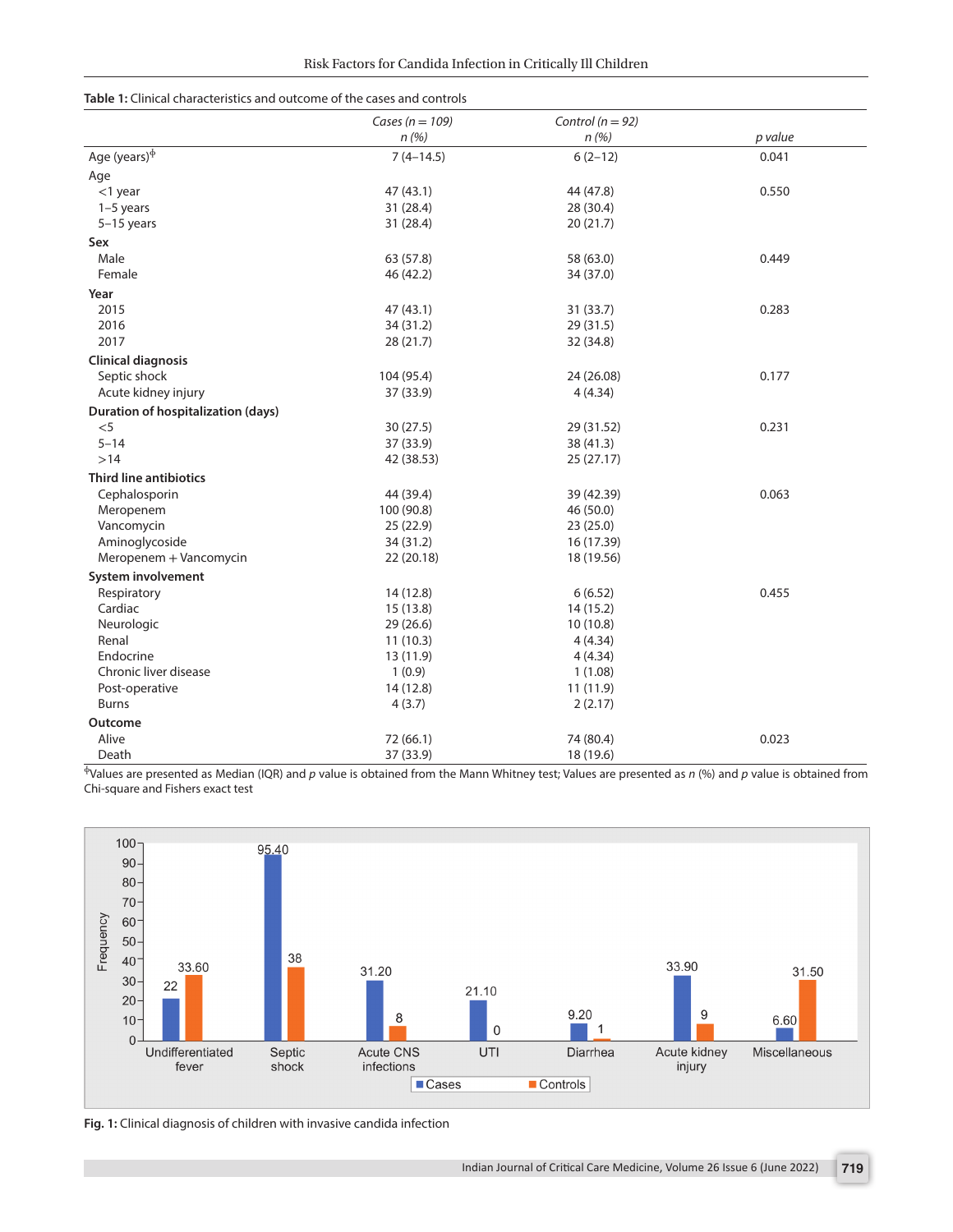| Risk factors                      | Cases<br>n(%) | Controls<br>n(%) | p value <sup>*</sup> | OR (95% CI)          | p value <sup><math>\Phi</math></sup> | aOR (95% CI)         | $p$ value <sup><math>\ddag</math></sup> |
|-----------------------------------|---------------|------------------|----------------------|----------------------|--------------------------------------|----------------------|-----------------------------------------|
| Age (years)                       |               |                  |                      |                      |                                      |                      |                                         |
| $<$ 1                             | 47(43.1)      | 44 (47.8)        |                      | 0.69(0.34, 1.38)     | 0.295                                | 0.62(0.25, 1.57)     | 0.901                                   |
| $1 - 5$                           | 31 (28.4)     | 28(30.4)         |                      | 0.71(0.33, 1.53)     | 0.385                                | 0.35(0.14, 0.89)     | 0.034                                   |
| $5 - 15$                          | 31 (28.4)     | 20(21.7)         | 0.550                |                      |                                      |                      |                                         |
| Presence of co-morbidities        | 72 (66.1)     | 48 (52.2)        | 0.046                | 1.78 (1.01, 3.15)    | 0.046                                | 1.58 (0.79, 3.20)    | 0.195                                   |
| Neutropenia (ANC $<$ 1000)        | 11(10.1)      | 0(0.0)           | 0.005                | 21.63 (1.11, 422.92) | 0.043                                | 20.01 (0.94, 422.32) | 0.054                                   |
| Immunosuppressants                | 13 (11.9)     | 7(7.6)           | 0.308                | 1.64(0.63, 4.31)     | 0.312                                | 1.09(0.30, 3.97)     | 0.889                                   |
| Duration of antibiotics (>5 days) | 46 (42.2)     | 29(31.5)         | 0.002                | 3.89 (1.68, 9.03)    | 0.002                                | 3.58 (1.38, 9.29)    | 0.022                                   |
| Peritoneal dialysis               | 13 (11.9)     | 2(2.2)           | 0.009                | 6.09 (1.34, 27.76)   | 0.019                                | 5.81 (1.27, 26.50)   | 0.023                                   |
| Institution of amino acids        | 11(10.1)      | 1(1.1)           | 0.007                | 10.21 (1.29, 80.69)  | 0.028                                | 5.41 (0.85, 34.13)   | 0.073                                   |
| Mechanical ventilation            | 96(88.1)      | 57 (62.0)        | < 0.0001             | 4.53 (2.22, 9.29)    | < 0.0001                             | 5.97 (2.44, 14.62)   | < 0.0001                                |
| Presence of central venous line   | 37 (33.9)     | 11(12.0)         | < 0.0001             | 3.78 (1.79, 7.96)    | < 0.0001                             | 3.83 (1.59, 9.19)    | 0.003                                   |

<span id="page-3-0"></span>

| <b>Table 2:</b> Risk factors for candida infection |  |  |  |  |  |  |  |
|----------------------------------------------------|--|--|--|--|--|--|--|
|----------------------------------------------------|--|--|--|--|--|--|--|

\* *p* value is obtained from Chi-square test; ɸ*p* value is obtained from univariate logistic regression and penalized logistic regression; ‡ *p* value is obtained from the multiple penalized logistic regression



<span id="page-3-1"></span>**Fig. 2:** Comparison of outcomes of *Candida albicans* and non albicans infection

amino acids, CVC *in-situ*, antibiotic use for more than days to be significantly associated with candida infections.<sup>[7](#page-4-6)</sup> Candida non-albicans group contributed to 70% of the isolates with *C. tropicalis* (50%) being the most common. *C. albicans* accounted for 30%. Previously, CVC, $7-13$  mechanical ventilation, $9,11,12,14,15$  $9,11,12,14,15$  $9,11,12,14,15$  $9,11,12,14,15$  $9,11,12,14,15$  and underlying malignancy<sup>7,[9](#page-4-8)</sup> have been demonstrated to be risk factors for invasive candidiasis; prematurity and ICU stay are the main risk factors in new-borns.<sup>[7](#page-4-6)</sup> Among PICUs broad-spectrum antibiotic treatment has been identified as one of the foremost risk factors for candida infection. $8,11,16$  $8,11,16$  $8,11,16$  We have shown that receiving antibiotics for over 5 days itself to be associated with an odds of 3.5 for developing candidiasis.

Peritoneal dialysis was an unique risk factor present in our study population. Peritoneal dialysis was the primary mode of renal support in our ICU for acute kidney injury (AKI) which was seen in 34% of cases. Furthermore, in our PICU we predominantly offered partial parenteral nutrition with an intravenous amino acid infusion which increased the odds of acquiring candida by five times. We observed a predominance of ventilator-associated pneumonia (VAP) with candida among our cases; possibly related to the preponderance of infant population with high rates of ventilatory support in a large case volume PICU. The inclusion of clinically suspect VAP (new-onset fever, purulent secretions, or increasing ventilatory requirements) rather than those with routine surveillance cultures is in favor of an infection rather than incidental colonization. The X-ray chest findings seen in all of them further support this. Differentiating candida colonization of the respiratory tract from VAP can be challenging. Candida score has been proposed and all our cases had a score >2.5 cut off. In children, candidal colonization and biofilm formation can worsen pulmonary inflammation resulting in prolonged ventilation with higher morbidity and mortality.<sup>17[,18](#page-4-16)</sup>

*C. albicans* remains the most common species of candida in Australia, France, South Africa and North American PICUs<sup>7,[12,](#page-4-10)[19](#page-4-17)[,20](#page-4-18)</sup> as well as in the 5-year retrospective pediatric study from Saudi Arabia.<sup>13</sup> Other studies, however, report more non-albican types of candida. $8,11,14,21,22$  $8,11,14,21,22$  $8,11,14,21,22$  $8,11,14,21,22$  $8,11,14,21,22$  Even those studies that reported a preponderance of *C. albicans* observe a strong trend towards the emergence of candida non-albicans.<sup>12,20</sup> Indian studies from PICU[s10](#page-4-21),[23](#page-4-22) identified *C. tropicalis, C. parapsilosis*, and *C. albicans* as common isolates similar to ours. In the non-albicans candida (NAC) study $^{24}$  from UK NAC was isolated more frequently in those with hematological malignancies and bone marrow transplant (BMT) recipients but was less common among ICU and surgical children.

Management guidelines for ICI in pediatric patients suggest the use of fluconazole, echinocandins, and amphotericin B.<sup>[25,](#page-4-24)26</sup> We had treated our patients equally with intravenous amphotericin or fluconazole. The growing incidence of non-albicans infections poses a challenge in resource-limited settings as they are often resistant to azoles necessitating treatment with either amphotericin or echinocandins. Echinocandins and liposomal amphotericin are prohibitively expensive. The side effects of conventional amphotericin such as fever, hypersensitivity reaction, and hypokalemia warranting large doses of potassium replacement are a concern. Recently new orally effective drugs are available like posaconazole, and isavuconazole but cost is a limiting factor.

The mortality rates of invasive candidiasis vary from 22 to 55%[7](#page-4-6),[9,](#page-4-8)[11–](#page-4-9)[13,](#page-4-7)[15](#page-4-12) with the overall attributable mortality of *C. tropicalis* and *C. glabrata* being the highest.<sup>24</sup> In our study, those children with candida infection had significantly lower survival than controls as in other studies.[9,](#page-4-8)[11](#page-4-9),[14,](#page-4-11)[20,](#page-4-18)[24,](#page-4-23)[27](#page-5-1),[28](#page-5-2) We however did not find any significant difference in the survival between *C. albicans* and non-albicans groups of our population. Our study besides being a single-center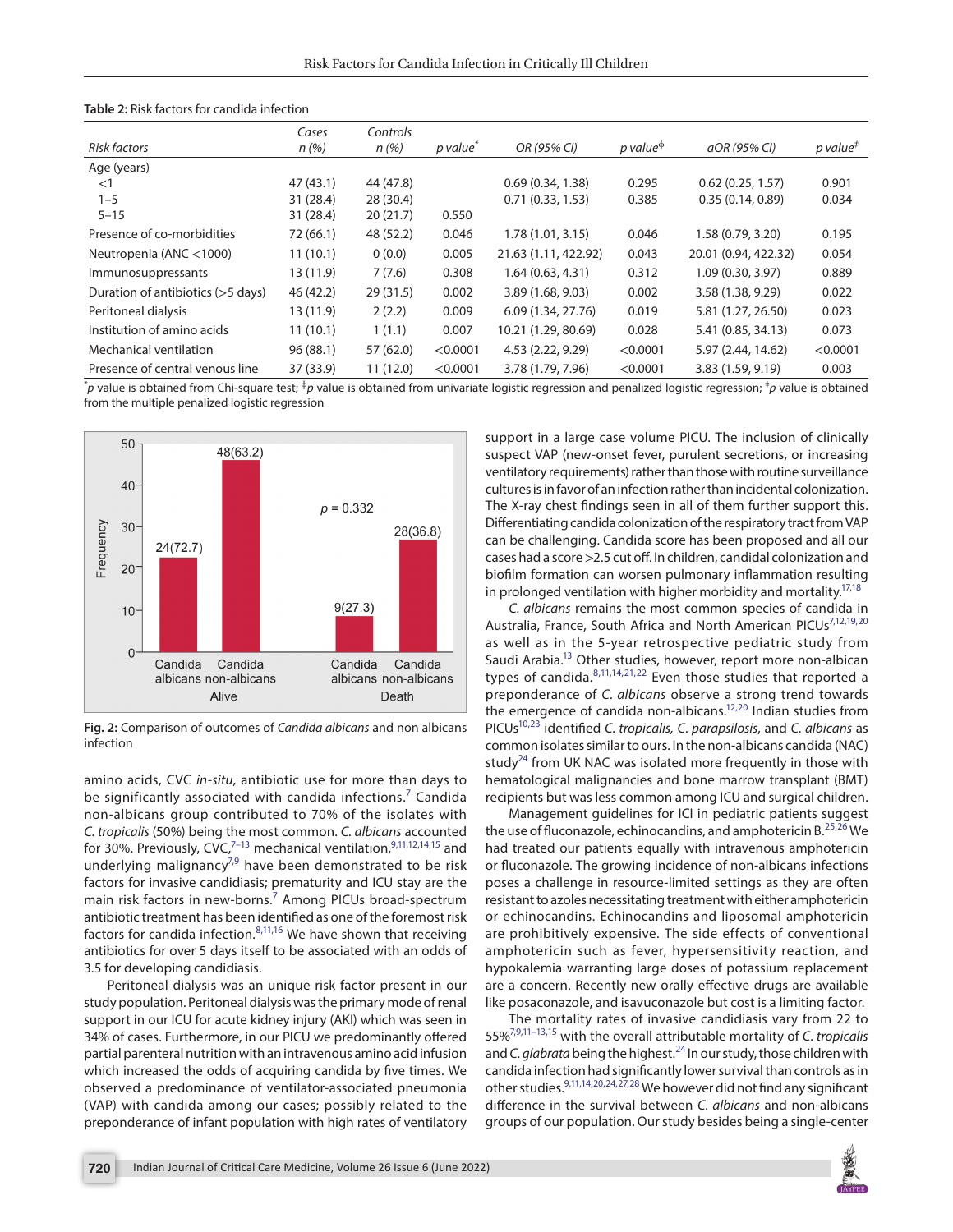study was also of retrospective design and hence clinical data on each patient was dependent on what was documented in the charts, which is a limitation.

Close monitoring of critically ill children with the above risk factors could be a cost-effective strategy for the early detection of candida infections.

## **CONCLUSION**

The rate of candida infection is 4.2% of PICU admissions. The most common species was *C. tropicalis*. The independent risk factors for candida infection were neutropenia, antibiotic duration >5 days, peritoneal dialysis, amino acid administration, mechanical ventilation, and presence of CVC.

#### **Research Quality and Ethics Statement**

The authors of this manuscript declare that this scientific work complies with reporting is IRB Min no: 11416 dated June 3, 2018. We also certify that we have not plagiarized the quality, formatting, and reproducibility guidelines set forth by the EQUATOR network. The authors also attest that this clinical investigation was determined to require an Institutional Review Board/Ethics Committee review, and the corresponding protocol/ approval number the contents in this submission and have done a Plagiarism Check.

### **ORCID**

*Raja Rajeshwari* [h](https://orcid.org/0000-0001-6680-6611)ttps://orcid.org/0000-0001-6680-6611 *Siva Vyasa[m](https://orcid.org/0000-0002-0887-1535)* https://orcid.org/0000-0002-0887-1535 *Jolly Chandra[n](https://orcid.org/0000-0003-0021-8897)* https://orcid.org/0000-0003-0021-8897 *Sanketh Porwal* [h](https://orcid.org/0000-0003-2841-0055)ttps://orcid.org/0000-0003-2841-0055 *Muniya Thokchom* [h](https://orcid.org/0000-0003-3932-9025)ttps://orcid.org/0000-0003-3932-9025 *Ebor J James* [h](https://orcid.org/0000-0001-6302-6572)ttps://orcid.org/0000-0001-6302-6572 *Reka Karuppusami* [h](https://orcid.org/0000-0001-9913-2713)ttps://orcid.org/0000-0001-9913-2713

#### **REFERENCES**

- <span id="page-4-0"></span>1. Delaloye J, Calandra T. Invasive candidiasis as a cause of sepsis in the critically ill patient. Virulence 2014;5(1):161–169. DOI: 10.4161/ viru.26187.
- <span id="page-4-1"></span>2. ElGendy FM, Hassan FM, Khatab AA, El-Hendawy GR, Saleh NY. Study of fungal infections in pediatric intensive care unit in Menoufiya University Hospital. Menoufia Med J 2014;27(1):55. DOI: 10.4103/ 1110-2098.132742.
- <span id="page-4-2"></span>3. Mesini A, Bandettini R, Caviglia I, Fioredda F, Amoroso L, Faraci M, et al. Candida infections in paediatrics: results from a prospective single-centre study in a tertiary care children's hospital. Mycoses 2017;60(2):118–123. DOI: 10.1111/myc.12570.
- <span id="page-4-3"></span>4. Orasch C, Mertz D, Garbino J, van Delden C, Emonet S, Schrenzel J, et al. Fungal Infection Network of Switzerland (FUNGINOS). Fluconazole non-susceptible breakthrough candidemia after prolonged low-dose prophylaxis: a prospective FUNGINOS study. J Infect 2018;76(05):489–495. DOI: 10.1016/j.jinf.2017.12.018.
- <span id="page-4-4"></span>5. Harrington R, Kindermann SL, Hou Q, Taylor RJ, Azie N, Horn DL. Candidemia and invasive candidiasis among hospitalized neonates and pediatric patients. Curr Med Res Opin 2017;33(10):1803–1812. DOI: 10.1080/03007995.2017.1354824.
- <span id="page-4-5"></span>6. Horan TC, Andrus M, Dudeck MA. CDC/NHSN surveillance definition of health care-associated infection and criteria for specific types of infections in the acute care setting. Am J Infect Control 2008;36(5):309–332. DOI: 10.1016/j.ajic.2008.03.002.
- <span id="page-4-6"></span>7. Blyth CC, Chen SC, Slavin MA, Serena C, Nguyen Q, Marriott D, et al.; Australian Candidemia Study. Not just little adults: candidemia

epidemiology, molecular characterization and antifungal susceptibility in neonatal and pediatric patients. Pediatrics 2009;123(5):1360–1368. DOI: 10.1542/peds.2008-2055.

- <span id="page-4-13"></span>8. Devrim İ, Demirağ B, Yaman Y, Bayram N, Özdemir F, Kara A, et al. A 7-year study of the distribution of nosocomial candidemia in children with cancer. Turk J Pediatr 2015;57(3):225–229. PMID: 26701939.
- <span id="page-4-8"></span>9. Almooosa Z, Ahmed GY, Omran A, AlSarheed A, Alturki A, Alaqeel A, et al. Invasive candidiasis in pediatric patients at King Fahad Medical City in Central Saudi Arabia. A 5-year retrospective study. Saudi Med J 2017;38(11):1118–1124. DOI: 10.15537/smj.2017.11.21116.
- <span id="page-4-21"></span>10. Singhi S, Rao DSVR, Chakrabarti A. Candida colonization and candidemia in a pediatric intensive care unit. Pediatr Crit Care Med 2008;9(1):91–95. DOI: 10.1097/01.PCC.0000298643.48547.83.
- <span id="page-4-9"></span>11. Conde-Rosa A, Amador R, Pérez-Torres D, Colón E, Sánchez-Rivera C, Nieves-Plaza M, et al. Candidemia distribution, associated risk factors, and attributed mortality at a university-based medical center. P R Health Sci J 2010;29(1):26–29. PMID: 20222330.
- <span id="page-4-10"></span>12. Brissaud O, Guichoux J, Harambat J, Tandonnet O, Zaoutis T. Invasive fungal disease in PICU: epidemiology and risk factors. Ann Intensive Care 2012;2(1):6. DOI: 10.1186/2110-5820-2-6.
- <span id="page-4-7"></span>13. Zaoutis TE, Prasad PA, Localio AR, Coffin SE, Bell LM, Walsh TJ, et al. Risk factors and predictors for candidemia in pediatric intensive care unit patients: implications for prevention. Clin Infect Dis 2010;51(5): e38–e45. DOI: 10.1086/655698.
- <span id="page-4-11"></span>14. Aslan N, Yildizdas D, Alabaz D, Horoz OO, Yontem A, Kocabas E. Invasive candida infections in a pediatric intensive care unit in Turkey: evaluation of an 11-year period. J Pediatr Intensive Care 2020;9(1):21. DOI: 10.1055/s-0039-1695061.
- <span id="page-4-12"></span>15. Acar A, Oncul O, Kucukardali Y, Ozyurt M, Haznedaroglu T, Cavujlu S. Epidemiological features of candida infections detected in intensive care units and risk factors affecting mortality. Mikrobiyol Bul 2008;42(3):451–461. PMID: 18822889.
- <span id="page-4-14"></span>16. Sütçü M, Acar M, Genç GE, Kökçü İ, Aktürk H, Atay G, et al. Evaluation of Candida species and antifungal susceptibilities among children with invasive candidiasis. Turk Pediatr Ars 2017;52(3):145–153. DOI: 10.5152/TurkPediatriArs.2017.5291.
- <span id="page-4-15"></span>17. Delisle MS, Williamson DR, Albert M, Perreault MM, Jiang X, Day AG, et al. Impact of Candida species on clinical outcomes in patients with suspected ventilator-associated pneumonia. Can Respir J 2011;18(3):131–136. DOI: 10.1155/2011/827692.
- <span id="page-4-16"></span>18. De Pascale G, Antonelli M. Candida colonization of respiratory tract: to treat or not to treat, will we ever get an answer? Intensive Care Med 2014;40(9):1381–1384. DOI: 10.1007/s00134-014-3364-y.
- <span id="page-4-17"></span>19. Dramowski A, Cotton MF, Whitelaw A. Surveillance of healthcareassociated infection in hospitalised South African children: which method performs best? South Afr Med J 2017;107(1):56–63. DOI: 10.7196/SAMJ.2016.v107.i1.11431.
- <span id="page-4-18"></span>20. Palazzi DL, Arrieta A, Castagnola E, Halasa N, Hubbard S, Brozovich AA, et al. Candida speciation, antifungal treatment and adverse events in pediatric invasive candidiasis: results from 441 infections in a prospective, multinational study. Pediatr Infect Dis J 2014;33(12): 1294–1296. DOI: 10.1097/INF.0000000000000431.
- <span id="page-4-19"></span>21. Çekin Y, Pekintürk N, Çekin AH. Evaluation of species distribution and antifungal resistance of Candida isolates from hospitalized patients. J Clin Anal Med 2015;6(97):8–11. DOI: 10.4328/JCAM.1638.
- <span id="page-4-20"></span>22. Hazırolan G, Yıldıran D, Baran I, Mumcuoğlu İ, Aksu N. Yatan hasta örneklerinden izole edilen Candida izolatlarının tür dağılımlarının ve antifungal duyarlılık profillerinin değerlendirilmesi. Turk Hij Den Biyol Derg 2015;72(1):17–26. DOI: 10.5505/TurkHijyen.2015.75010.
- <span id="page-4-22"></span>23. Mishra R, Behera C, Jena P, Mishra SN, Sahoo B, Patnaik S, et al. Candidemia in the pediatric intensive care unit in Eastern India. J Pediatr Crit Care 2020;7(5):237. DOI: 10.4103/JPCC.JPCC\_38\_20.
- <span id="page-4-23"></span>24. Krcmery V, Barnes AJ. Non-albicans Candida spp. causing fungaemia: pathogenicity and antifungal resistance. J Hosp Infect 2002;50(4):243–260. DOI: 10.1053/jhin.2001.1151.
- <span id="page-4-24"></span>25. Pappas PG, Kauffman CA, Andes DR, Clancy CJ, Marr KA, Ostrosky-Zeichner L, et al. Clinical practice guideline for the management